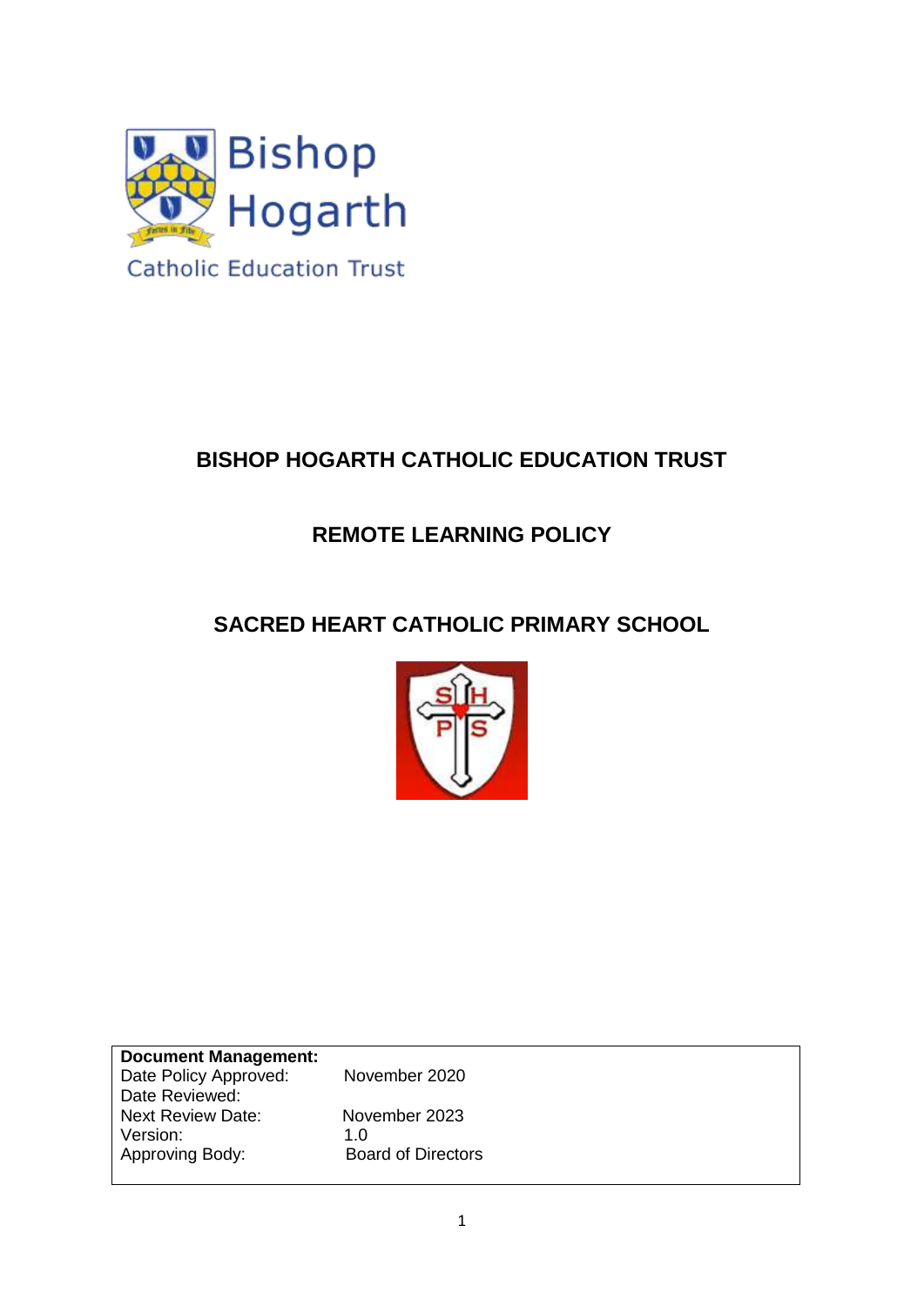## **Remote Learning Policy**

### **Context**

As a Catholic Educational Trust, we believe every pupil and student is made in the image of God, each one special and unique and we strive to ensure all pupils and students gain the best education at all times.

This policy aims to set out the intention of BHCET schools in order to ensure the highest quality education in exceptional circumstances.

All schools in the Trust believe the best education is when there is good communication, collaboration and support between the teachers, pupils and family.

This policy aims to guide staff, parents and students as to the expectations for remote learning and teaching in the exceptional case that the School site may become inaccessible, or have restricted access. Reasons for this include, but are not limited to:

- Extreme or inclement weather
- A local or national disease
- Loss of utilities such as electricity, heating or water.

This policy covers any circumstance during which it is not possible for the School to deliver the curriculum on site. This policy does not apply to individual students / teachers who are unable to attend School e.g., in the case of illness or an approved absence. In such cases, the usual arrangements for absence will apply.

#### **Excellent Teaching**

The Trust believes high quality teaching is founded on evidence-based research.

The Education Endowment Foundation (EEF) has found that the effectiveness of remote teaching is determined by many of the same factors as determine the effectiveness of live classroom teaching. For example:

- **L**earning Goals: that follow a purposeful sequenced curriculum that benefits form the advantages of metacognition
- **E**ngagement Pupils: ensuring pupils receive clear explanations, modelling and a variety of learning strategies
- **A**ctivities: supporting growth in confidence with new material through scaffolded practice and the opportunity for the application of new knowledge or skills
- **R**eview of learning: enabling pupils to receive feedback on how to progress
- **N**ext steps which include and nurture independent study and meaningful assessment.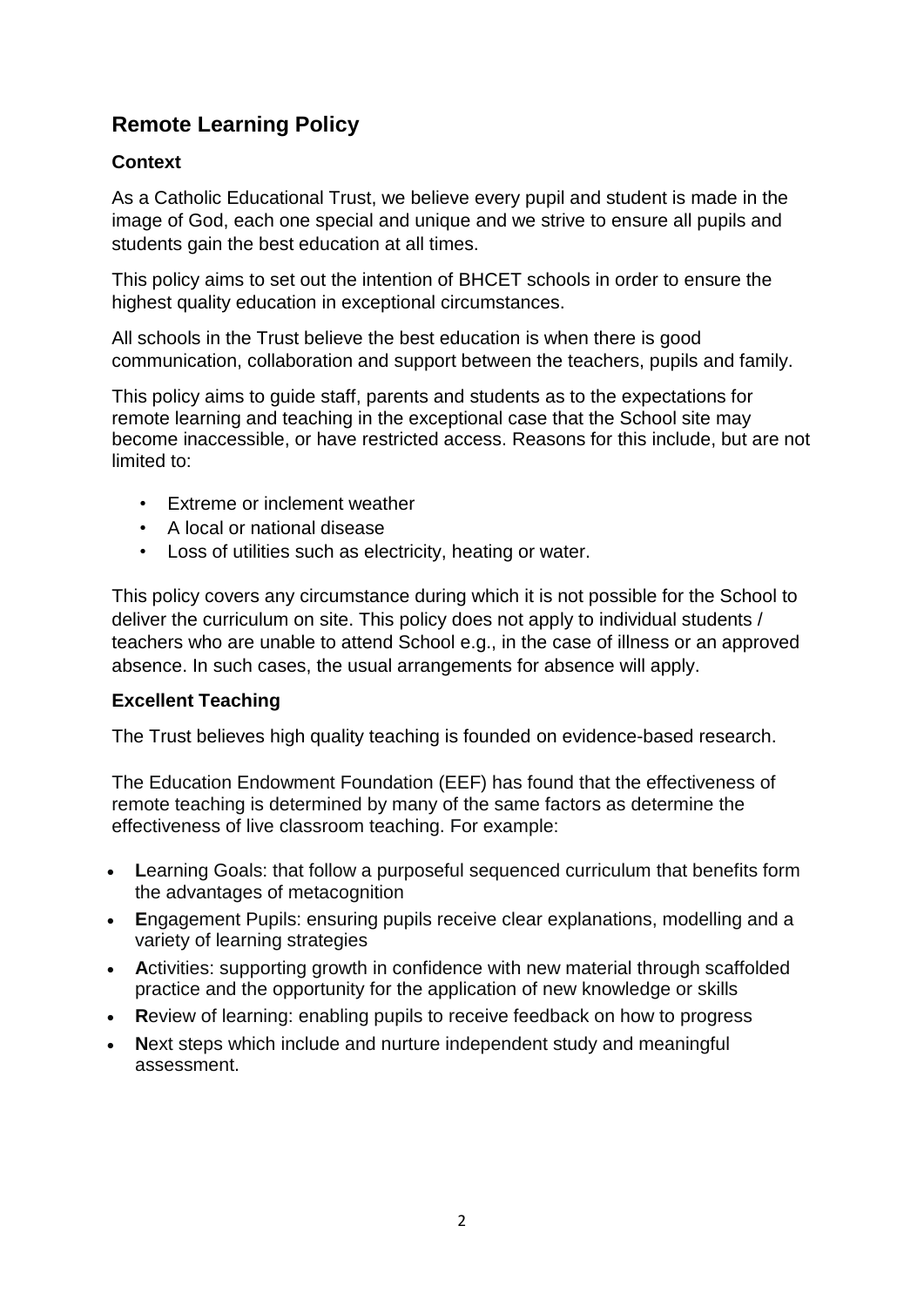### **Continuous Curriculum**

The schools within BHCET are committed to ensuring the curriculum is broad balanced and purposeful. The intent of the curriculum is carefully designed to ensure the sequence of learning sets the right challenge and pace to ensure the best opportunities for progression.

In exceptional circumstances, as detailed above, it is the intention that all Trust schools will use an online platform, Seesaw or Tapestry in EYFS, with the aim to continue the planned curriculum with some adaption, where necessary, to ensure the teaching online is focused on progress.

Trust schools believe that it is through effective teacher / pupil relationships, nurtured within the classroom, that give pupils the confidence and motivation to progress. Live online lessons and pre-recorded lessons with live questioning and feedback help to build this relationship.

Teaching online will replicate at least some aspects of this interactivity and intentional dialogue, and therefore teaching will be more effective, support pupil motivation and lead to improved progression. In addition, resources and/or textbooks (both 'hard copy' or electronic) could be issued for pupils to use at home to complement and support lessons.

Teaching online will include clear teacher explanations of new content which are sequenced to build on previous learning, targeted questioning, and scaffolded practice.

Teachers will use Seesaw and may make use of 3rd party resources to supplement the teaching materials. Where this is the case the school will only use resources that have been reviewed and deemed suitable. These may include BBC Bitesize, White Rose Maths, Oak Academy etc

#### **Collective Worship**

Collective worship and reflection activities and tasks are provided Class Dojo and can be used for family reflection and prayer or individual prayer.

#### **Physical Education**

Practical Physical Education is a difficult subject to teach remotely. Whilst some aspects of health-related fitness and academic PE can still be taught online other aspects may need to be through demonstrations. Teachers will encourage pupils to take regular physical exercise safely.

#### **Science, Music and Technology**

Subjects with practical components, such as Science, Music and Technology, are difficult to replicate online safely. The use of video and modelled demonstrations may be used to enhance the learning. The curriculum will be adjusted where necessary.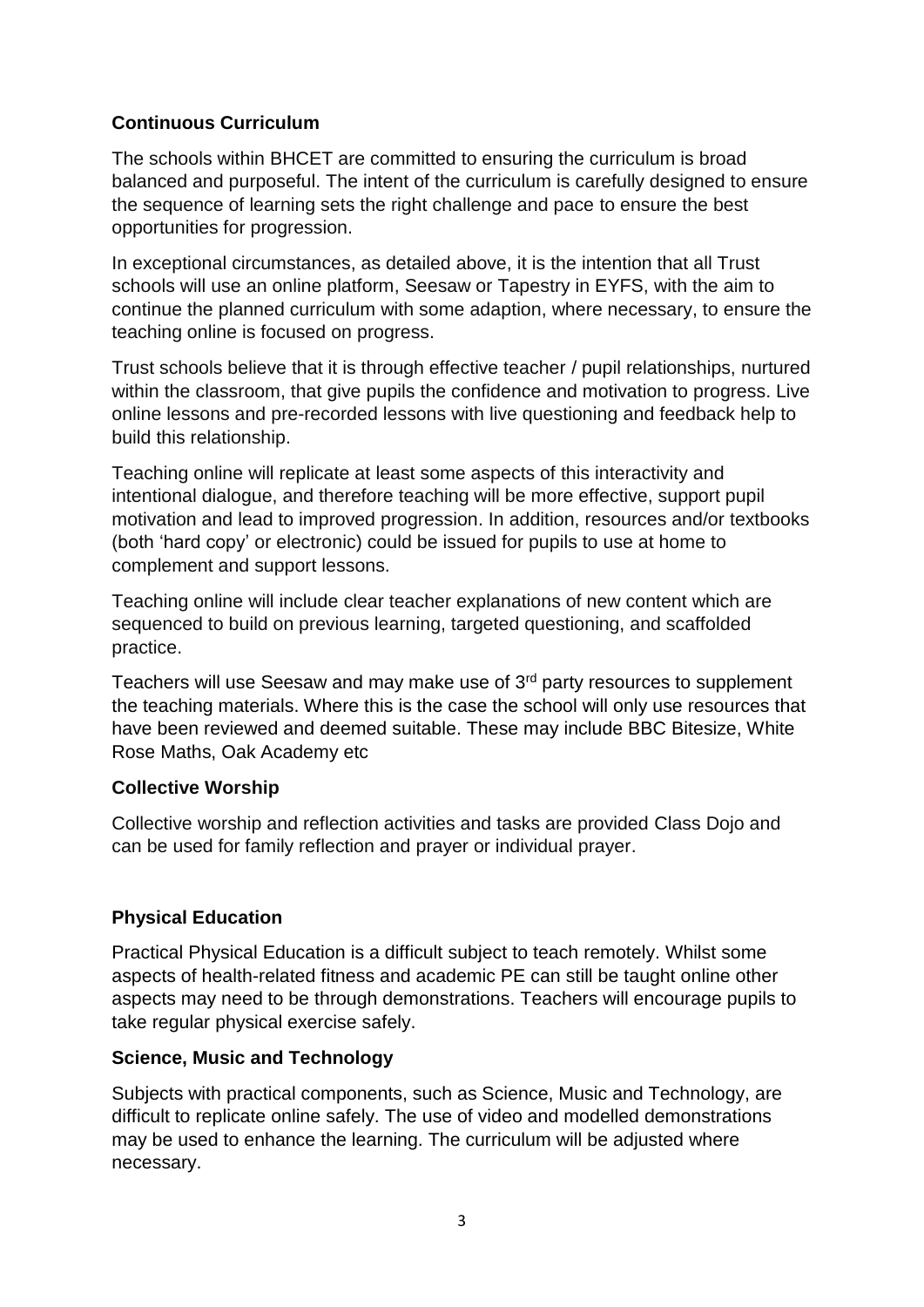### **Behaviour**

Supporting good behaviour ensures a productive online learning environment for all of our students. Students are expected to join the remote lesson on time (with the exception of those who are unable to do so for good reason) and behave with respect and courtesy throughout the lesson.

All our teachers follow the Whole School Behaviour Policy with regard to discipline and classroom management. Rules and routines are discussed with students so that they are understood clearly. To be effective they should be:

- Fair and consistent
- Realistic and positive.

#### **Pastoral Support**

Teachers will keep in regular contact with the pupils in their class. The school will monitor engagement in online learning and identify if there are any factors that are barriers to learning.

Schools are social communities and where possible the Teacher will try to ensure inclusive and engaging strategies.

The school will promote materials for mental wellbeing and PSHE which should be easily accessed by the pupils.

#### **SEND**

When delivering remote lessons, teachers will give due regard to the individual learning needs of each of their students. For students with Special Educational Needs and/or Disabilities (SEND), teachers must consider how best to support students with some specific provision and following recommendations as outlined in any Individual Educational Plan (IEP).

Teachers will work with the SENCo where appropriate to ensure the online learning is adjusted, if necessary, to suit the needs of the students with an EHCP

#### **EARLY YEARS**

It is recognised that very young pupils are likely to have particular needs which cannot easily be met in some of the ways in this policy. For such pupils, it is likely that the priority will be progress in early reading and possibly some early maths.

In order to support the parents of young children, to ensure continued access to appropriate reading books and resources for early readers, teachers will provide learning resources when it is considered as appropriate to do so.

For children in Early Years and some primary aged children, a remote learning platform may not always be the most appropriate resource and will be used alongside other measures eg. Reading programmes, work packs, recorded sessions. In all cases children are expected to complete the tasks set and teachers will assess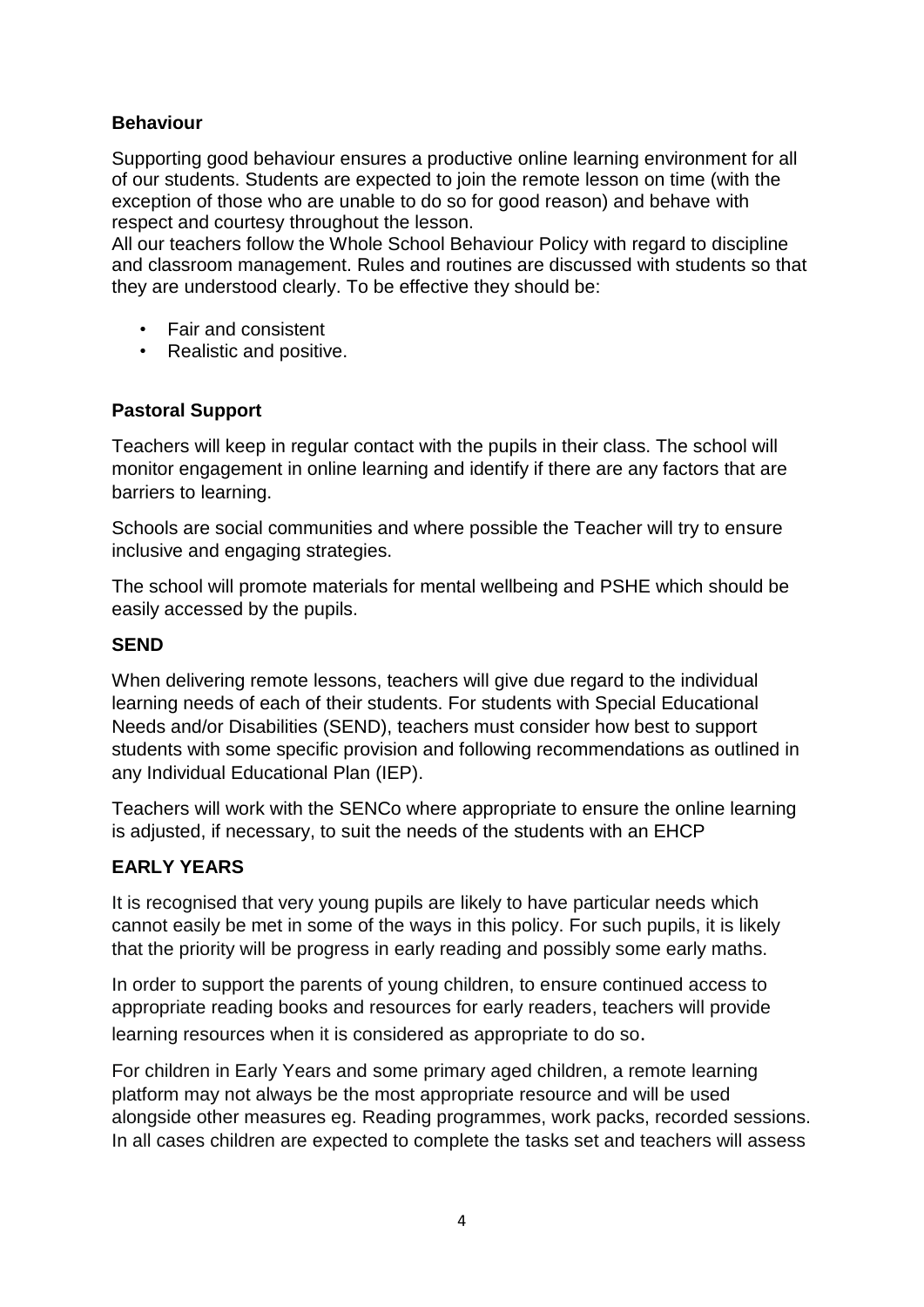and give feedback using voice recordings, comments, videos on Seesaw and tapestry and via Class Dojo.

## **Safeguarding**

Safeguarding remains a top priority at all times and a Designated Safeguarding Lead will be available at all times to address any concerns raised through virtual learning and/or onsite learning. We aim to ensure that all tasks and activities that the students undertake during periods of remote learning are safe. Students are expected to follow carefully the instructions of their teacher during lessons.

It is important for ensuring online safety and developing a work life balance that:

- Teachers will only communicate through the School-based learning platform
- Staff will not give parents, or students, their mobile number or personal email address
- Teachers will be available during their timetabled lesson and may not respond to communications outside normal school hours 8.30am-5.00pm.

During remote lessons, the school learning platform, Seesaw may be used by teachers as a communication tool to deliver lessons and Class Dojo will be used for pastoral communication with students and/or parents. When using Seesaw, students are expected to behave as they would in the classroom. This includes:

- Accessing the software in an environment that is quiet, safe and free from distractions
- Ensuring that students are ready to commence the online lesson on time
- Dressing appropriately for the lesson<br>• Ensuring that additional devices such
- Ensuring that additional devices such as mobile phones are switched off for the duration of the remote learning period to avoid distractions and interruptions
- Ensuring that all other applications are turned off so that complete focus can be given to the online lesson
- Displaying intellectual courage during lessons and interacting with teachers and peers in a respectful manner
- Starting every online lesson with the camera turned off and microphone on mute until asked a direct question.
- Take care not to display overly personal items in the background eg. photographs, lingerie on radiators, etc. to minimise any embarrassment for your child.
- All comments made in any chat facility will be monitored and should be polite and respectful at all times.

## **Serious incidents**

All serious safety incidents involving technology will be logged centrally with the Designated Safeguarding Lead and the IT Manager. Where a student breaches any of the School rules regarding acceptable use of technology, the relevant Pastoral Learning Manager / Teacher will apply any sanction which is appropriate and proportionate to the breach, in accordance with the School's Behaviour Policy. The